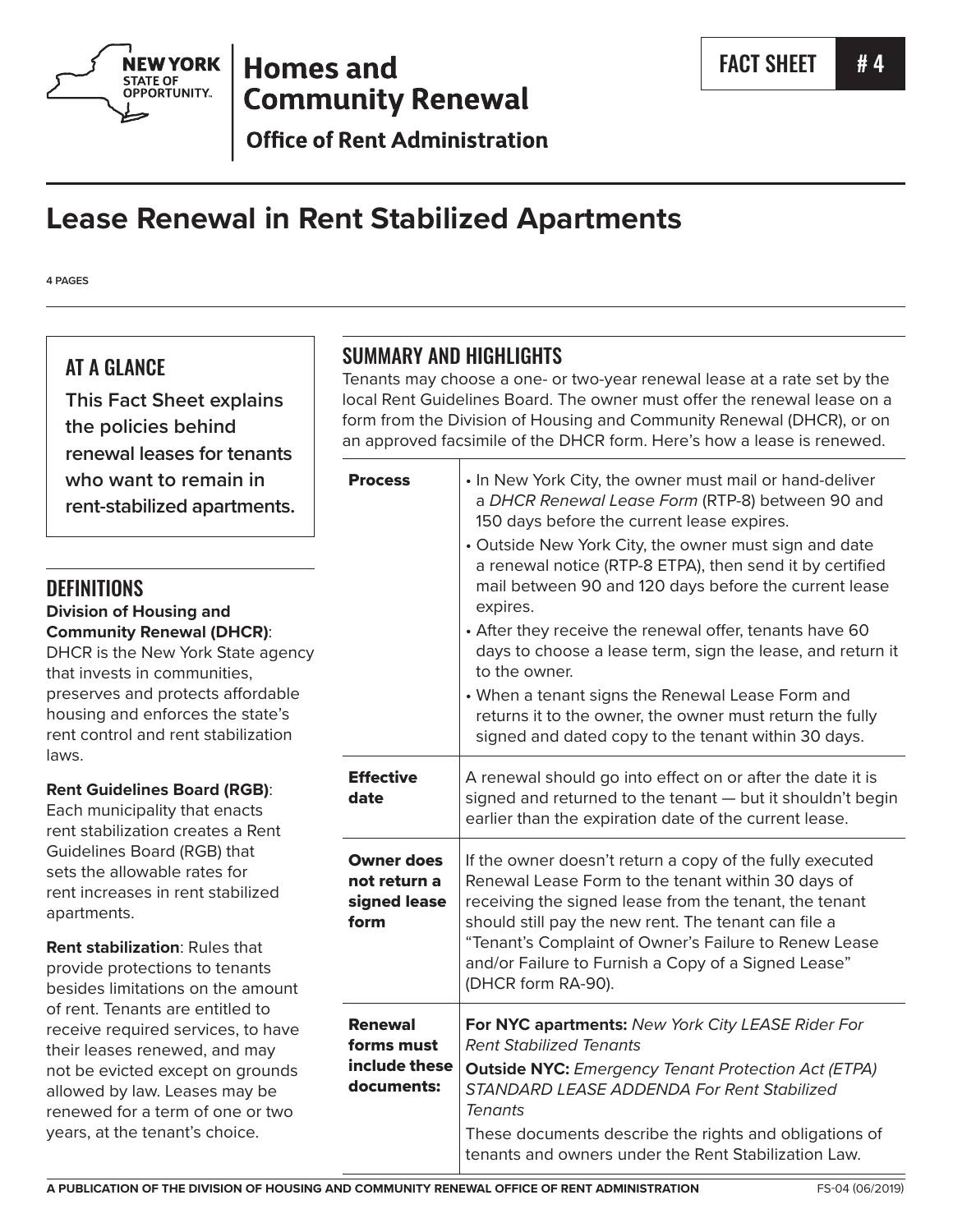## FACT SHEET #4: IN DETAIL

Generally, tenants in rent stabilized apartments must be offered renewal leases. The renewal lease can be for a term of one or two years, at the tenant's choice and is at a rate set by the local Rent Guidelines Board. The renewal lease offer must be made on a form created by or on a facsimile approved by the Division of Housing and Community Renewal.

#### **The Lease Renewal Process**

1. In New York City, the owner must give written notice of renewal by mail or personal delivery not more than 150 days and not less than 90 days before the existing lease expires on a *DHCR Renewal Lease Form (RTP-8).*

For tenants outside of New York City, an owner must first sign and date the renewal notice (RTP-8 ETPA), and then send it by certified mail not more than 120 days and not less than 90 days before the existing lease expires.

- 2. After the renewal offer is made, the tenant has 60 days to choose a lease term, sign the lease, and return it to the owner. For tenants outside of New York City, the lease must be returned to the owner by certified mail. If the tenant does not accept the renewal lease offer within this 60-day period, the owner may refuse to renew the lease and may also proceed in court after the expiration of the current lease, to have the tenant evicted.
- 3. When a tenant signs the Renewal Lease Form and returns it to the owner, the owner must return the fully signed and dated copy to the tenant within 30 days. A renewal should go into effect on or after the date that it is signed and returned to the tenant but no earlier than the expiration date of the current lease. In general, the lease and any rent increase may not begin retroactively. **(See Example #1 below)**

#### **Other Considerations**

If the owner does not return a copy of the fully executed Renewal Lease Form to the tenant within 30 days of receiving the signed lease from the tenant, the tenant should nevertheless pay the new rent, and may file the *"Tenant's Complaint of Owner's Failure to Renew Lease and/or Failure to Furnish a Copy of a Signed Lease" (DHCR form RA-90).* 

Renewal leases must keep the same terms and conditions as the expiring lease unless a change is necessary to comply with a specific law or regulation. Those lawful provisions that would change the expiring lease should be attached to the Renewal Lease Form. **(See Example #2 below)**

When a tenant receives the Lease Renewal Form, a copy of either the *New York City LEASE Rider For Rent Stabilized Tenants* (for NYC apartments) or the *Emergency Tenant Protection Act (ETPA) STANDARD LEASE ADDENDA For Rent Stabilized Tenants* (outside of NYC) must be attached. These will explain how the proposed rent was computed and describe the rights and obligations of tenants and owners under the Rent Stabilization Law.

#### **Reasons for Not Renewing a Lease**

An owner can refuse to renew a lease for several reasons, some of which are:

- 1. The owner or a member of the owner's immediate family needs the apartment for their personal use and primary residence. If the tenant is a senior citizen, or disabled, special rules apply [See Fact Sheets on Special Rights of Senior Citizens and Special Rights of Disabled Persons].
- 2. The apartment is not used as the tenant's primary residence.
- 3. The owner wants to take the apartment off the rental market, either to demolish the building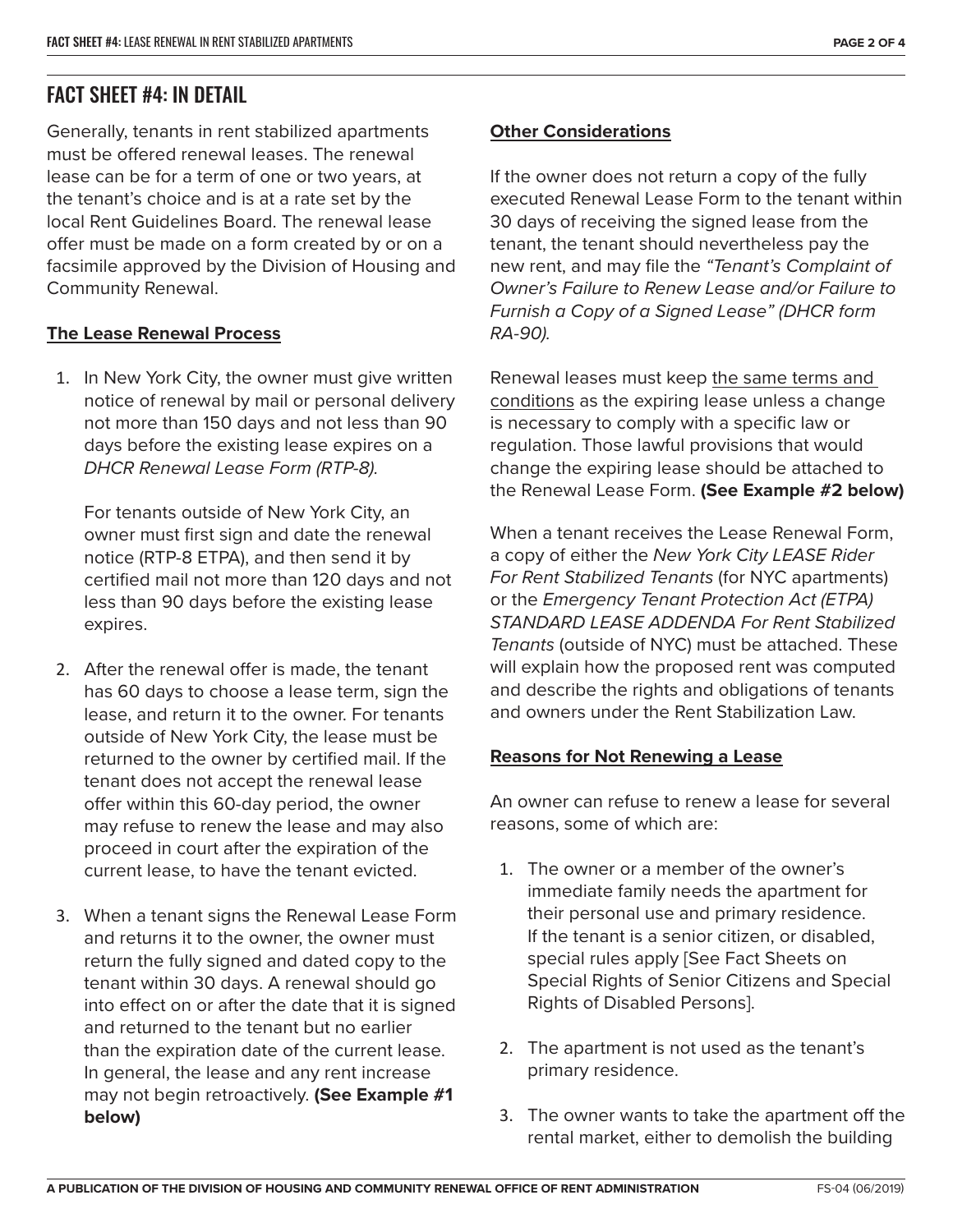for reconstruction or use it for other purposes permitted by law.

However, when the owner does not offer the tenant a renewal lease for one of these reasons, the owner must give the tenant written notice of non-renewal during the lease offering time frame described in "The Lease Renewal Process" section of the Fact Sheet. Failure to serve this notice on the tenant during this time frame will entitle the tenant to a renewal lease.

#### **EXAMPLES**

#### **Example #1**

- 1. Mr. Rivera's lease expired on July 31, 2007. He did not receive a timely renewal lease offer and has continued to pay his rent of \$800.
- 2. On May 15, 2008, the landlord makes him an offer of a renewal lease to commence retroactively on August 1, 2007 at a rent of \$834 for 1 year or \$858 for 2 years. The additional \$34 represents a 4.25% increase for 1 year, and the additional \$58 represents a 7.25% increase for 2 years.
- 3. In this situation, the option for the commencement date of the lease is Mr. Rivera's. He can request that the lease be dated to start on:
	- a) August 1, 2007, the date it would have begun had a timely offer had been made or
	- b) September 1, 2008, the first rent payment date occurring no less than 90 days after the offer is made.
- 4. Whether Mr. Rivera chooses option (a) or (b), the applicable guideline increase will be the lower of the two possible rates. In this case, he will be liable for the lower rates in effect on September 1, 2008; 3% for 1 year or 5.75% for two years. Moreover, the increase in rent to either \$824 for 1 year, or \$846 for 2 years, will not go into effect until September 1, 2008.